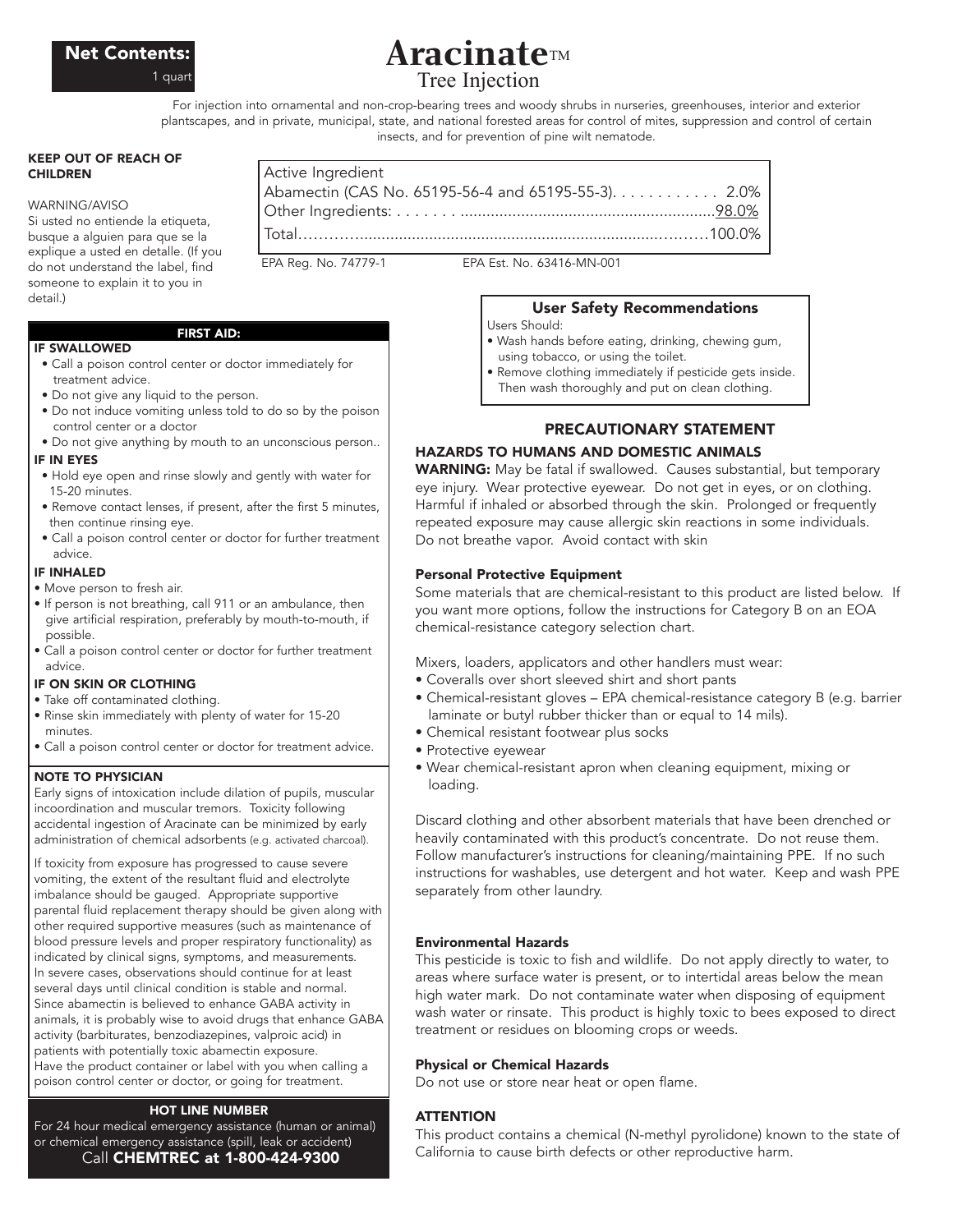# DIRECTIONS FOR USE

It is a violation of Federal (U.S.) law to use this product in a manner inconsistent with its labeling.

AracinateTM Tree Injection is a specially formulated water soluble Abamectin to be used for injection into non-crop bearing trees for control of mites, suppression and control of certain insects, and for prevention of pine wilt nematode. AracinateTM Tree Injection can be used as directed by commercial applicators on all non-crop bearing species of ornamentals located in commercial and residential areas wherever trees and woody shrubs are grown. AracinateTM Tree Injection can also be used in commercial forestry production, nurseries, greenhouses, and in recreational forests. Certain insecticide applications may result in an increase in mite populations on treated ornamentals; this product may be used immediately following an insecticide application to reduce followup outbreaks in mite populations.

## Dosage and Timing:

As with most pesticides, because efficacy may vary depending on weather conditions, geographic conditions and other biological factors, applicators should treat small-scale outbreaks on a small number of trees prior to treating large numbers of trees.

| <b>Pest</b>                                                                                                                                                                                                                                                            | <b>Dosage &amp; Timing</b>                                                                                                                                                                                                                                                                                                                                                                                                                                                                                                                                                                                                                                                                                                                                        |
|------------------------------------------------------------------------------------------------------------------------------------------------------------------------------------------------------------------------------------------------------------------------|-------------------------------------------------------------------------------------------------------------------------------------------------------------------------------------------------------------------------------------------------------------------------------------------------------------------------------------------------------------------------------------------------------------------------------------------------------------------------------------------------------------------------------------------------------------------------------------------------------------------------------------------------------------------------------------------------------------------------------------------------------------------|
| Mites on Woody Ornamentals Including:<br>European Red Mite<br><b>Twospotted Spider Mite</b><br>Camine Spider Mite<br>Southern Red Mite<br>Spruce Spider Mite<br><b>Tarsoneimid Mites</b><br>Cyclamen and Broad Mites<br>Eriophyid Mites<br>Rust and Bud Mites          | Use 5 milliliters of AracinateTM Tree Injection per 2<br>inches of cumulative trunk diameter at 4.5' above<br>ground level. To determine the number of injection<br>devices, divide the tree diameter by 2. If this results<br>in a fraction, round up to the nearest whole number.<br>Fill each device with 5 ml of product. Space<br>injection sites approximately 6" apart around the<br>circumference of the tree.<br><b>OR</b>                                                                                                                                                                                                                                                                                                                               |
| Insects on Woody Ornamentals Including:<br>Adelgids<br>Aphids<br>Boxwood Leafminer<br>Elm leaf beetle<br>Flathead borer<br>Lacebug<br>Lepidoptera insects (such as Eastern<br>Tent Caterpillar and Fall Webworm)<br>Leafminers<br>Scale<br>Thrips<br>White pine weevil | [Use 5 milliliters of AracinateTM Tree Injection per 2<br>inches of cumulative trunk diameter at 4.5' above<br>ground level diluted in 10 ml of water, so that each<br>injection device is filled with 15 ml of total solution. To<br>determine the number of injection devices, divide the<br>tree diameter by 2. If this results in a fraction, round<br>up to the nearest whole number. Space injection sites<br>approximately 6" apart around the circumference of<br>the tree.]<br>Apply 2 weeks before expected emergence of the pest<br>or as the pest appears.<br>Follow "Dosing and Timing" Recommended For Mites                                                                                                                                        |
| Nematodes on Pine<br>Pine wilt nematode                                                                                                                                                                                                                                | Dosage and Timing<br>For applications on pine wilt nematode do not dilute<br>with water, inject straight concentrate into the tree.<br>For prevention of pine wilt nematode.<br>Use 30 milliliters of AracinateTM Tree Injection for the<br>first 6 diameter inches at 4.5' above ground level and<br>an additional 30 ml of AracinateTM Tree Injection for<br>each additional 2-diameter inches. Divide the total<br>dosage evenly between each injection device. . A<br>single treatment will prevent pine wilt nematode<br>infection for two growing seasons. In some cases, it<br>may take longer for each injection unit to empty out<br>when injecting pine species.<br>Optimal results are obtained when injections are<br>made in the spring of the year. |

## Mixing Instructions

- 1. See the table above to determine the proper dosage rate for AracinateTM Tree Injection.
- 2. Shake the AracinateTM Tree Injection concentrate container prior to measuring out the desired amount.
- 3. Following the manufacturer's recommendations, dispense the desired amount of AracinateTM Tree Injection into the refillable injection device.

## Application Instructions

AracinateTM Tree Injection can be used with a variety of root-flare injection devices. For all injection devices, read carefully and follow all manufacturer use directions.

Most injection devices may require up to several minutes or more to empty into the tree depending on the health of the treated tree and local weather conditions. Do not leave injection devices unattended

## Reapplication

This product may be reapplied annually.

## Removal

Promptly and safely remove the injection devices according to the manufacturer's instructions after the solution has emptied into the tree. Do not leave empty injection devices on trees. Follow the manufacturer's recommendations for proper cleaning and storage of the injection devices.

If the injection device does not completely empty within a few hours, depressurize the device and remove following manufacturers instructions so as to prevent any leaking of the solution. When using a refillable injection device, empty the leftover solution into an enclosed chemical resistant container. After the leftover solution has been emptied from the injection device, triple rinse the device with water. Ensure that the rinsate is collected in an enclosed chemical resistant container. Dispose of the leftover solution and rinsate according to state and local authorities.

## Restrictions

- Use only on non-crop bearing trees and shrubs. Do not use on trees or shrubs, which will produce food within one year following application.
- Due to toxicity to bees, use for microinjection only as a post bloom application.
- AracinateTM Tree Injection is not for use on trees and shrubs less than 2" Diameter at Breast Height.